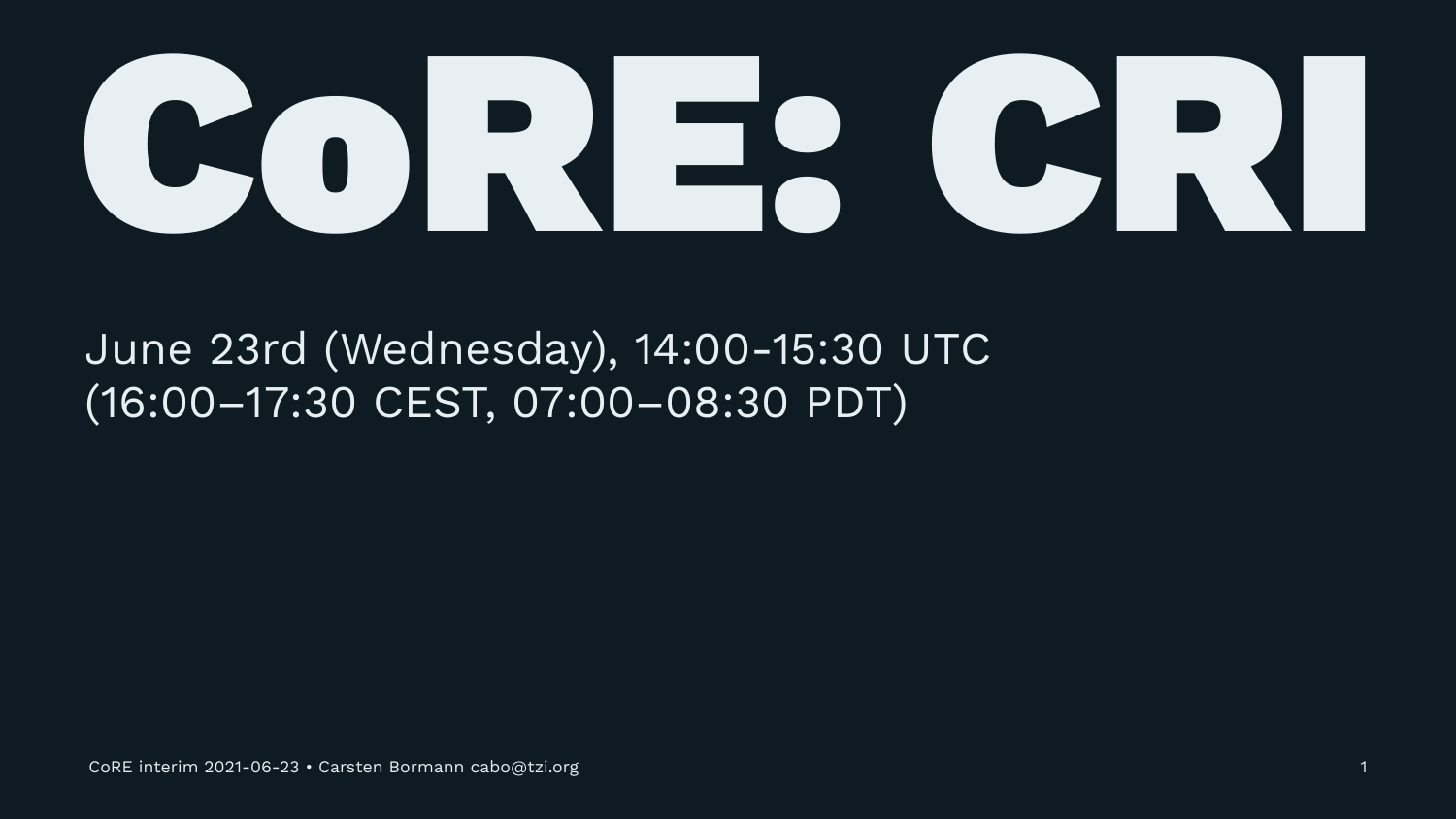

## [draft-ietf-core-href](https://datatracker.ietf.org/doc/draft-ietf-core-href/) defines **CRIs** and CRI references Concise equivalent of URIs and URI references (RFC 3986)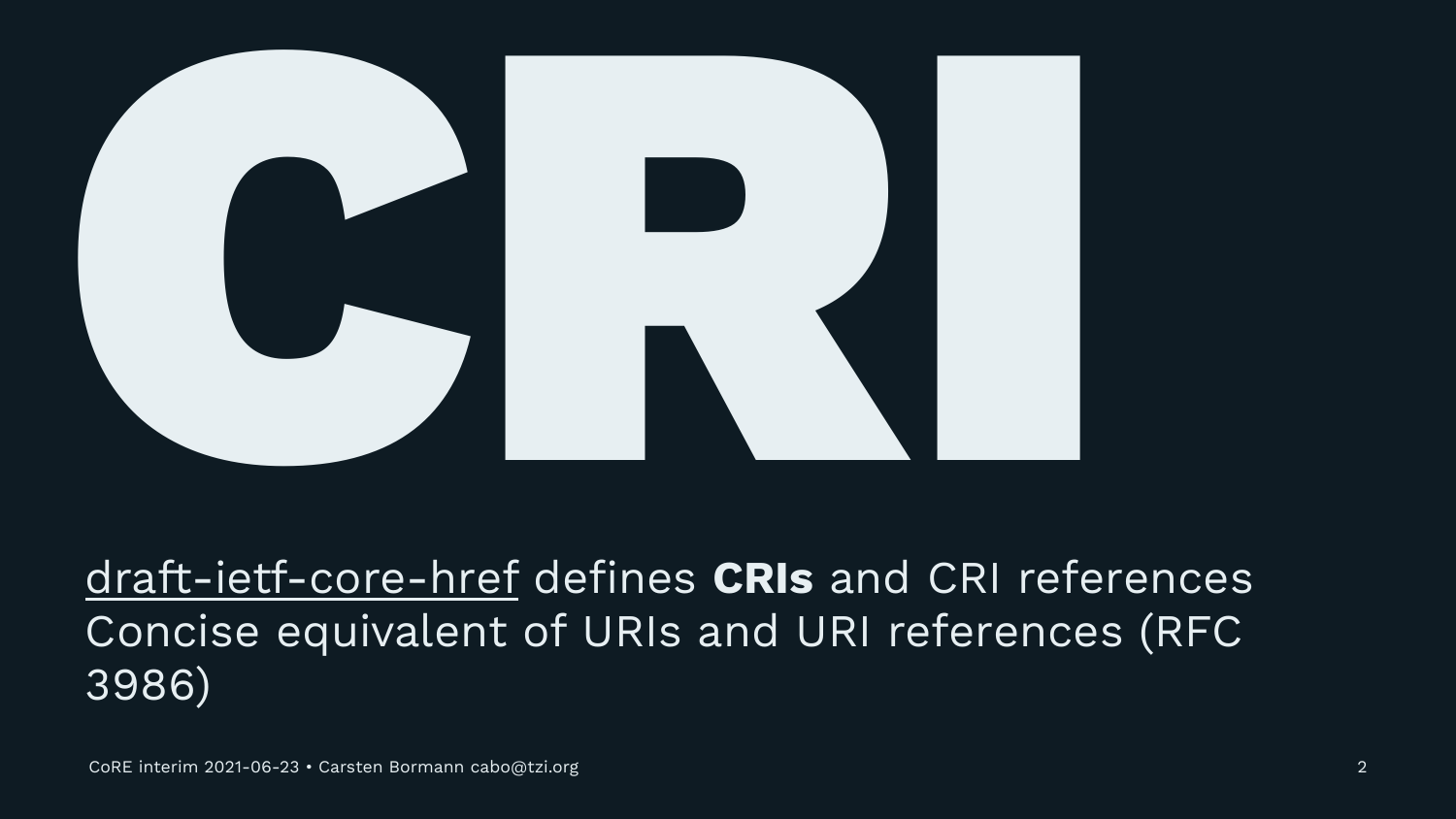

CRI-Reference = [ ((?scheme, ?authority) // discard), \*path-segment, ? ((null, fragment) //([+query-segment], ?fragment)) ]

3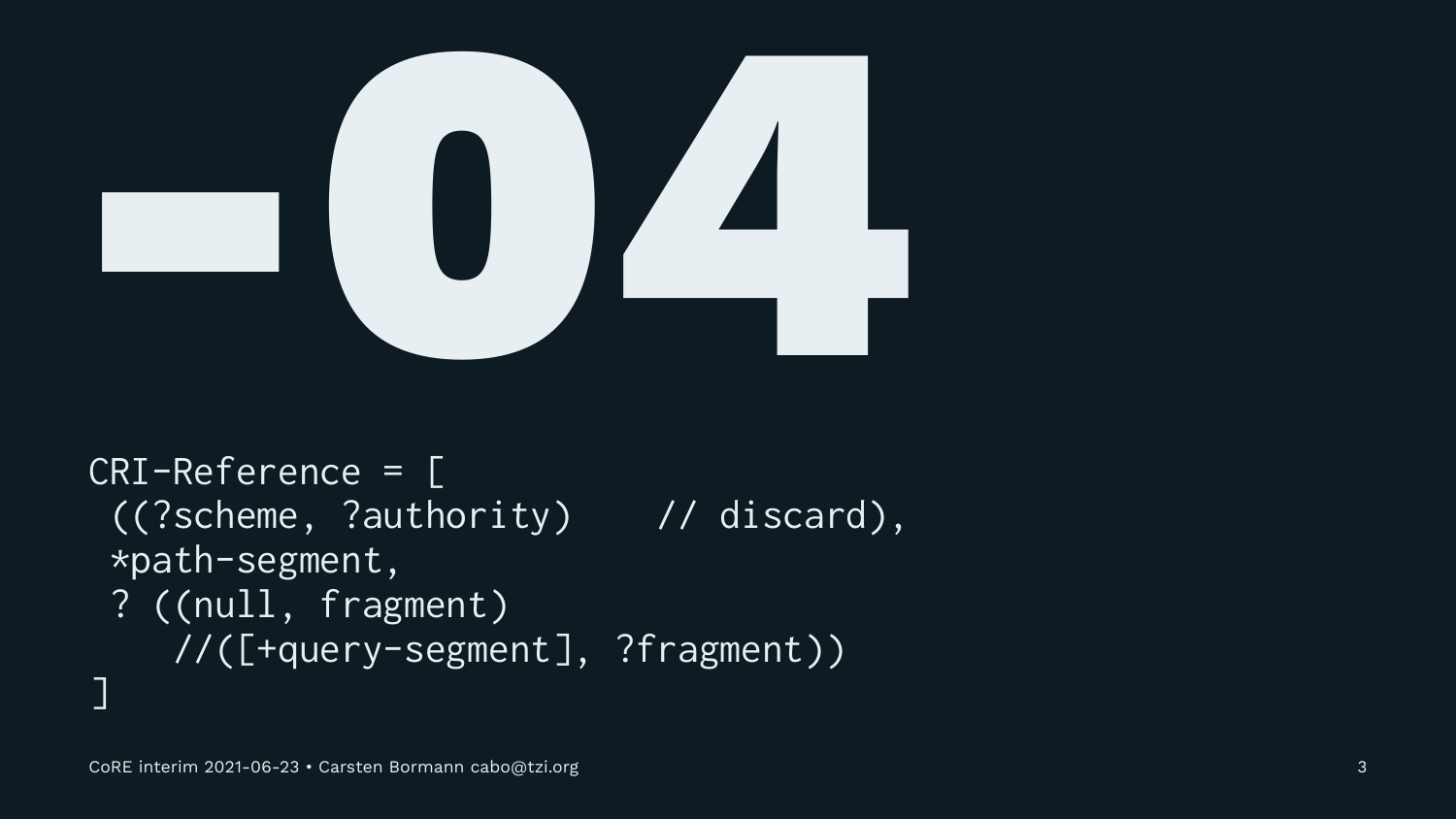## -04 ("new-syntax")

- developed with Jim Schaad, since further optimized
- efficient!
- requires a number of decisions (if-statements) on ingest ("parsing")
- Abstract content:
- [ scheme, authority, discard, path, query, fragment ]

#### (path and query are arrays; authority has address/name + optional port)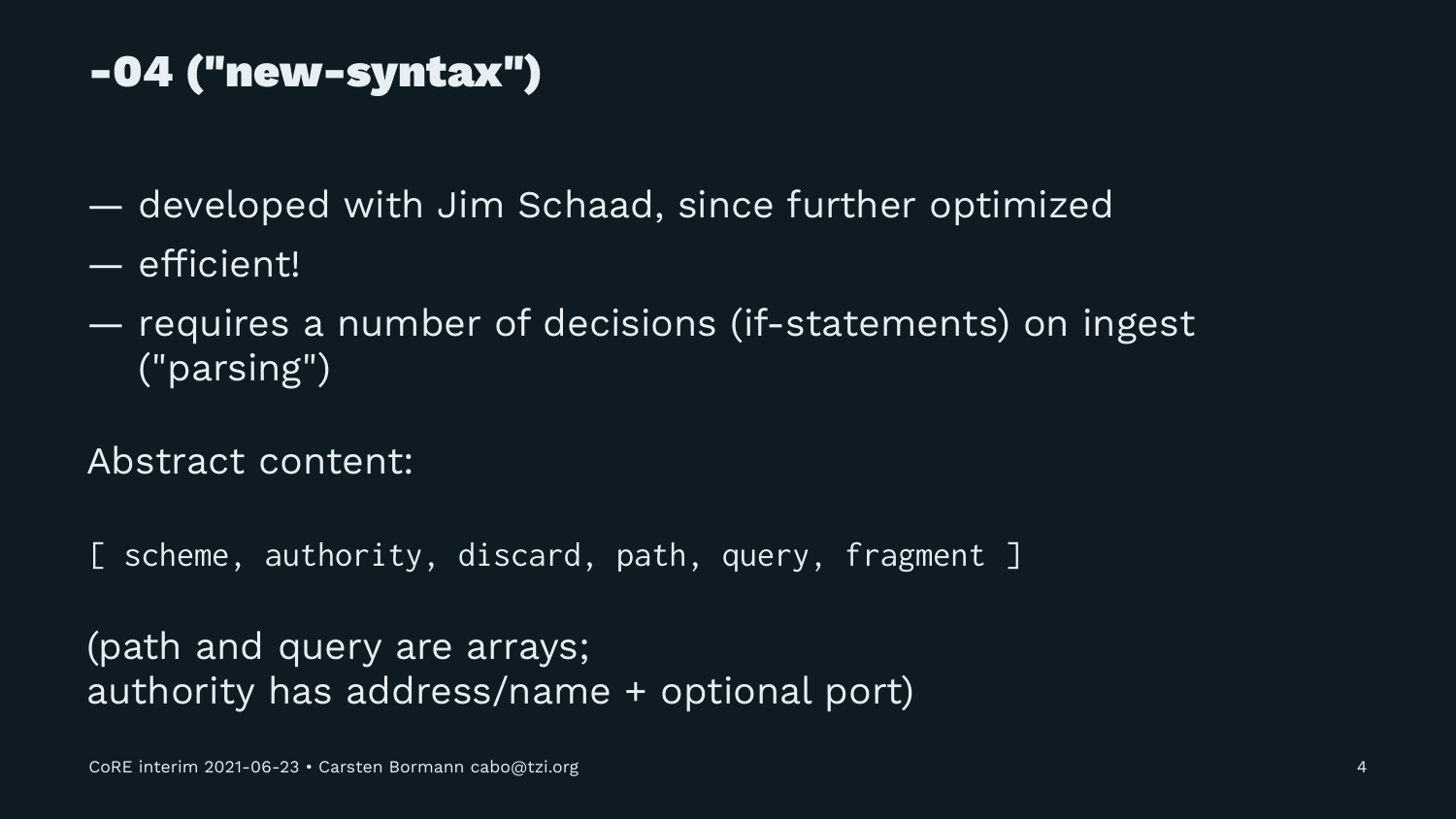## -04 ("new-syntax")

[] /a ["a"] /a/b ["a", "b"] /a/b?foo ["a", "b", ["foo"]] /a/b#bar ["a", "b", null, "bar"] /?foo [["foo"]] a [1, "a"]  $[1]n$ .. [2]  $1.7a$  [2, "a"]  $1.7a$ ?foo  $[2, "a", ["foo"]$  $\ldots$ ,  $\begin{bmatrix} 3 \end{bmatrix}$ a?foo  $[1, "a", ["foo"]$  $?$  foo  $[0, [\cdot]$  foo"]] #bar [0, null, "bar"] [0]

5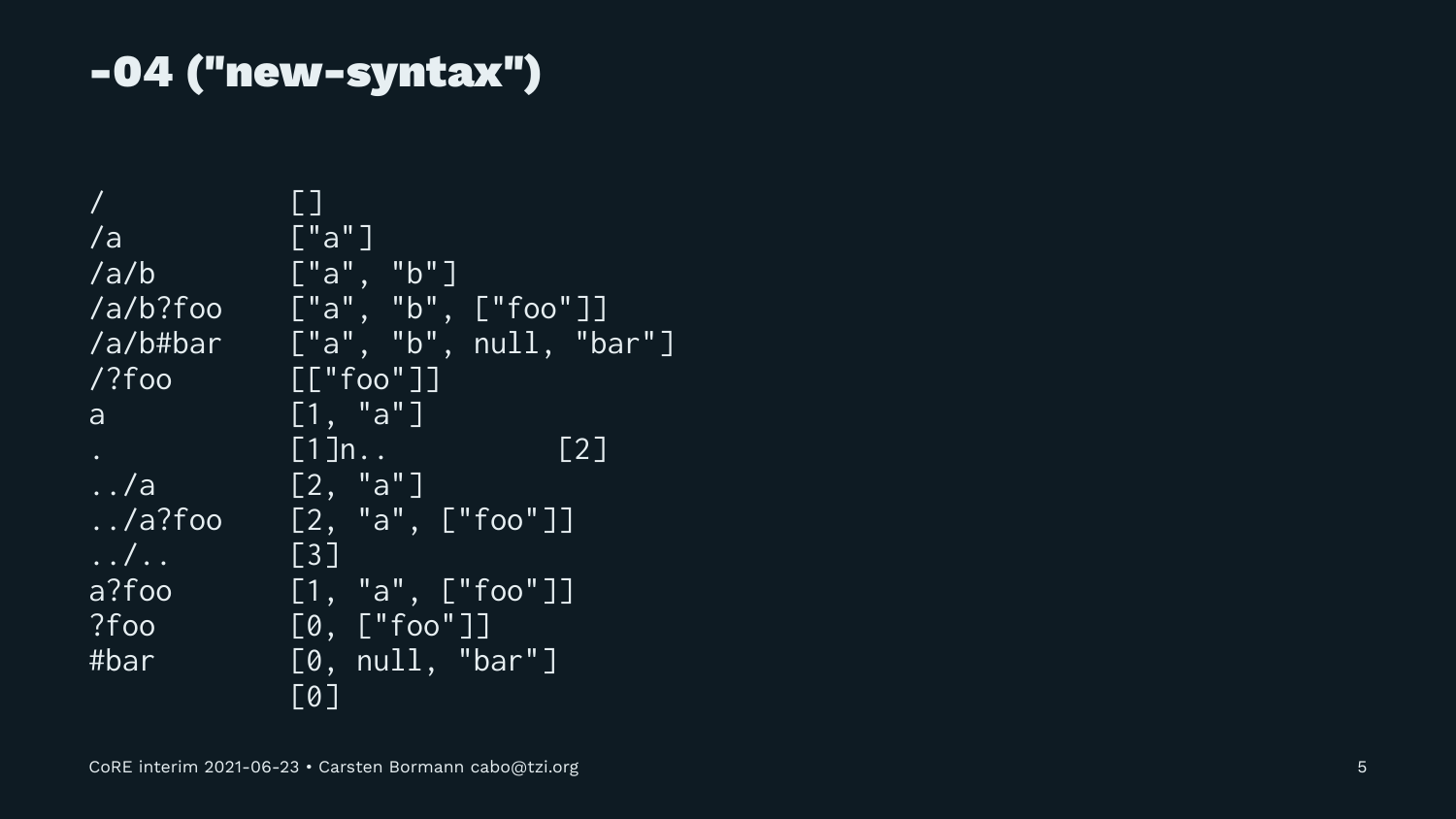## Simplify this to abstract array?

/ [] 0 [] /a ["a"] 4 [null, null, null, ["a"]] /a/b ["a", "b"] 4 [null, null, null, ["a", "b"]] /a/b?foo ["a", "b", ["foo"]] 4 [null, null, null, ["a", "b"], ["foo"]] /a/b#bar ["a","b",null,"bar"] 4 [null, null, null, ["a", "b"], null, "bar"] /?foo [["foo"]] 4 [null, null, null, null, ["foo"]] a [1, "a"] 3 [null, null, 1, ["a"]] [1] 2 [null, null, 1] .. [2] [2] 2 [null, null, 2] ../a [2, "a"] 3 [null, null, 2, ["a"]] ../a?foo [2, "a", ["foo"]] 3 [null, null, 2, ["a"], ["foo"]] ../.. [3] 2 [null, null, 2] a?foo  $\bar{[1, "a", [``foo"]]$  3  $\bar{[null, null, 1, [``a"], [``foo"]]$ ?foo [0, ["foo"]] 3 [null, null, 0, null, ["foo"]] #bar [0, null, "bar"] 3 [null, null, 0, null, null, "bar"] [0] 2 [null, null, 0]

Cost of simplification: 2–4 bytes per relative CRI-reference



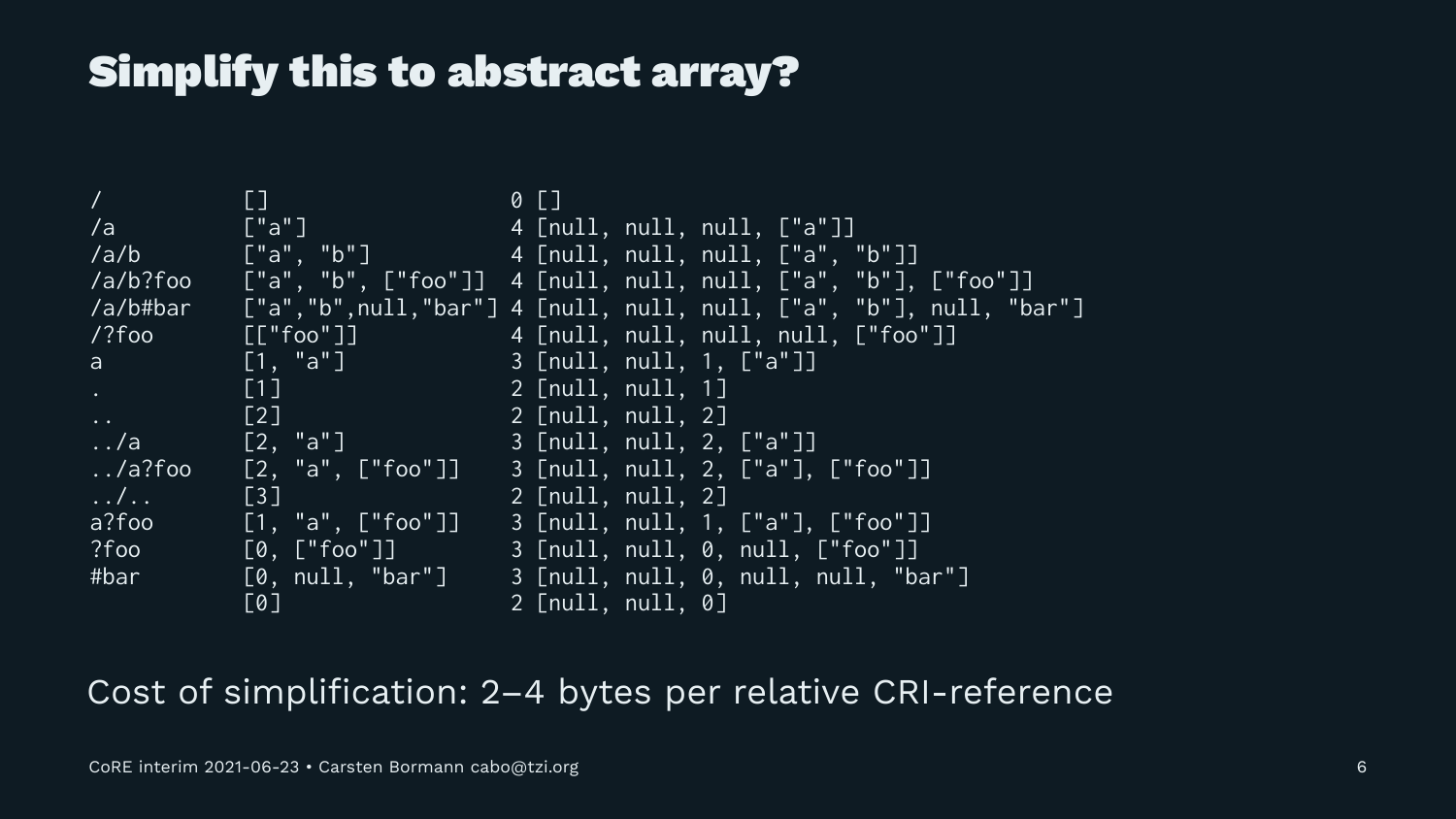#### Tweaked array

/ [] 1 [true] /a ["a"] 2 [true, ["a"]] /a/b ["a", "b"] 2 [true, ["a", "b"]] /a/b?foo ["a", "b", ["foo"]] 2 [true, ["a", "b"], ["foo"]] /a/b#bar ["a","b",null,"bar"] 2 [true, ["a", "b"], null, "bar"] /?foo [["foo"]] 2 [true, null, ["foo"]] a  $[1, "a"]$  1  $[1, "a"]$  $[1]$  0  $[1]$ .. [2] 0 [2] ../a [2, "a"] 1 [2, ["a"]] ../a?foo [2, "a", ["foo"]] 1 [2, ["a"], ["foo"]]  $\ldots$ , ..., [3] 0 [2] a?foo [1, "a", ["foo"]] 1 [1, ["a"], ["foo"]] ?foo [0, ["foo"]] 1 [0, null, ["foo"]] #bar [0, null, "bar"] 1 [0, null, null, "bar"]  $[0]$  0  $[0]$ 

— Leave out leading [null, null, ...] (~ relative reference) — disambiguate discard-all: true instead of null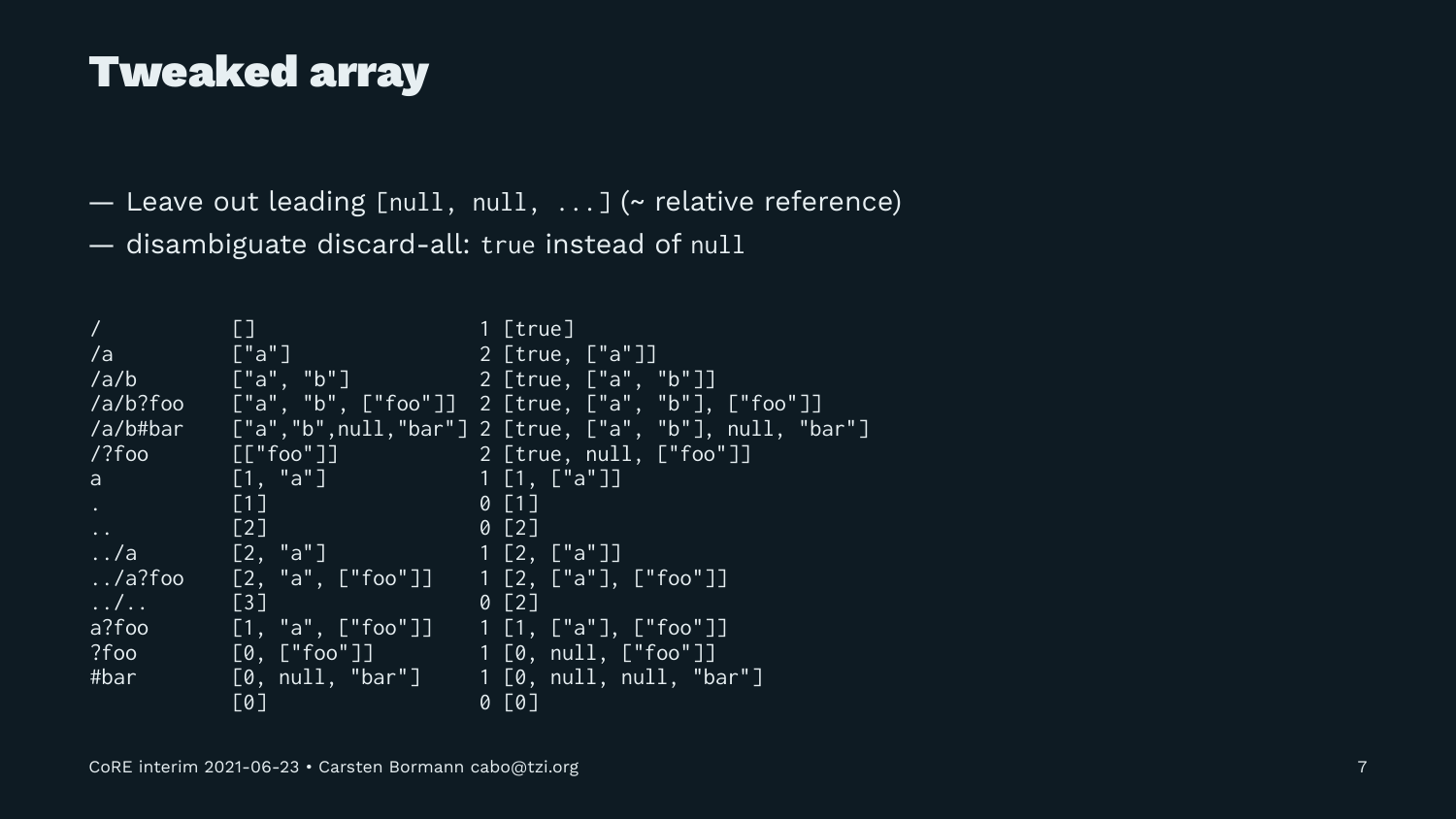# tweaked array syntax

CRI-Reference = [ ?( scheme / null, authority / null ), discard / true, ?( [\*path-segment] / null, ?( [+query-segment] / null, ?( fragment / null))) ]